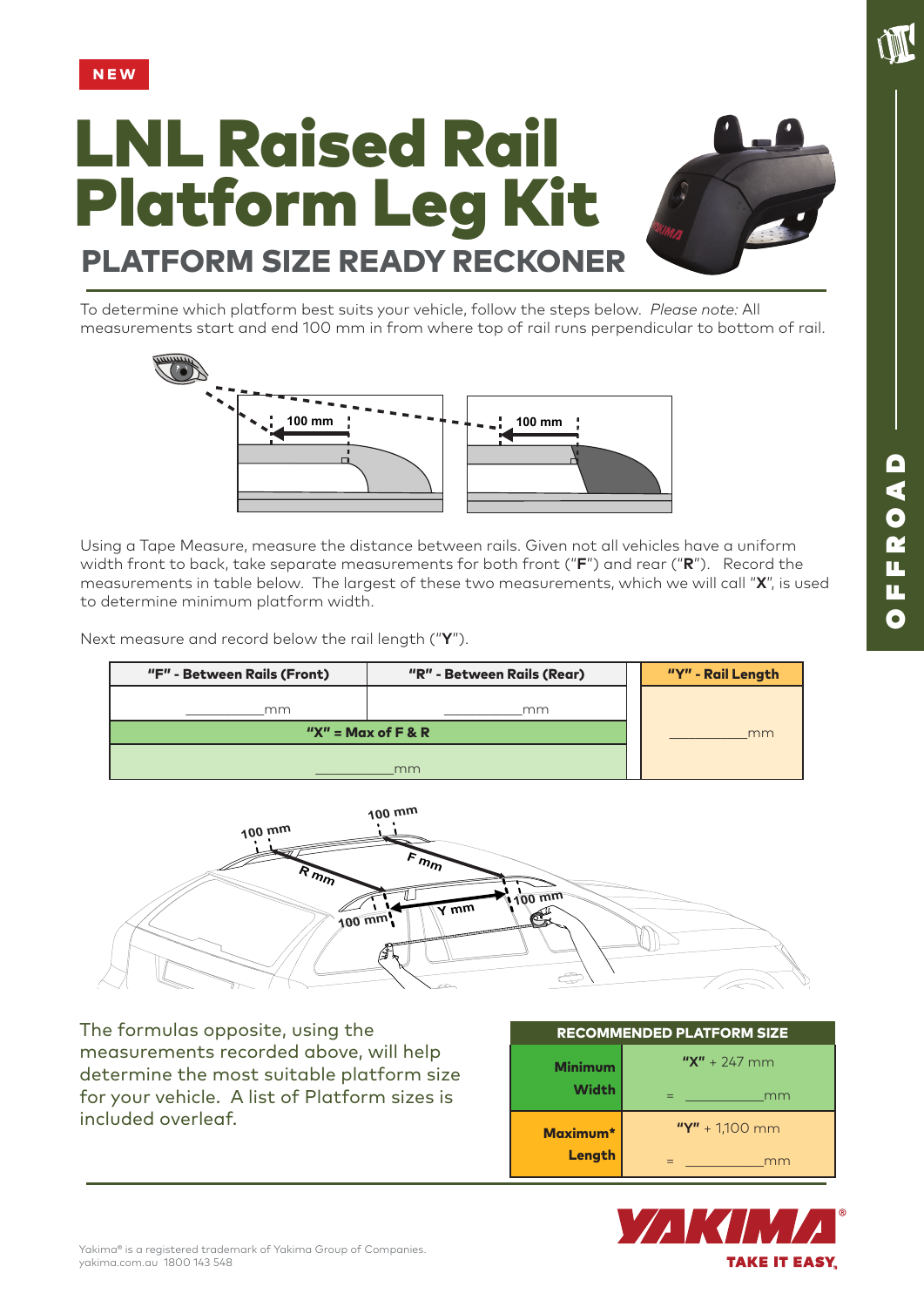

## LNL Raised Rail Platform Leg Kit PLATFORM SIZE READY RECKONER

| <b>Platform Size</b> | <b>Width</b> | Length  | Part #  | <b>Order Code incl</b><br><b>Leg Pack</b> |
|----------------------|--------------|---------|---------|-------------------------------------------|
| A                    | 1240 mm      | 1530 mm | 8000337 | YPURR01A                                  |
| B                    | 1380 mm      | 1530 mm | 8000338 | YPURR01B                                  |
| $\mathbf C$          | 1380 mm      | 1930 mm | 8000339 | YPURR01C                                  |
| D                    | 1420 mm      | 2130 mm | 8000340 | YPURR01D                                  |
| Е                    | 1230 mm      | 2130 mm | 8000341 | YPURR01E                                  |
| F                    | 1570 mm      | 800 mm  | 8000342 | YPURR01F                                  |
| G                    | 1570 mm      | 1400 mm | 8000343 | YPURR01G                                  |
| н                    | 1570 mm      | 2130 mm | 8000344 | YPURRO1H                                  |
|                      | 1650 mm      | 1400 mm | 8000345 | <b>YPURRO1I</b>                           |
| J                    | 1650 mm      | 1930 mm | 8000346 | YPURR01J                                  |
| K                    | 1240 mm      | 1400 mm | 8000347 | YPURR01K                                  |
| L                    | 1380 mm      | 1400 mm | 8000348 | YPURR01L                                  |
| N                    | 1380 mm      | 2130 mm | 8000373 | YPURR01N                                  |
| P                    | 1300 mm      | 1930 mm | 8000375 | YPURR01P                                  |
| U                    | 1485 mm      | 2130 mm | 8000380 | YPURR01U                                  |



*\* Maximum length is driven by having no more than 550mm unsupported overhang front or rear of the legs.*

*EXAMPLE - For a random vehicle, the above formulas add up to 1280mm for width 1780mm for length. This would mean Platforms B, G, I and L are all technically suitable as they are wider than 1280mm, but shorter than 1780mm. Platform B or L would be the likely choice as they are the closest match to the width of the vehicle.* 



**TIME**